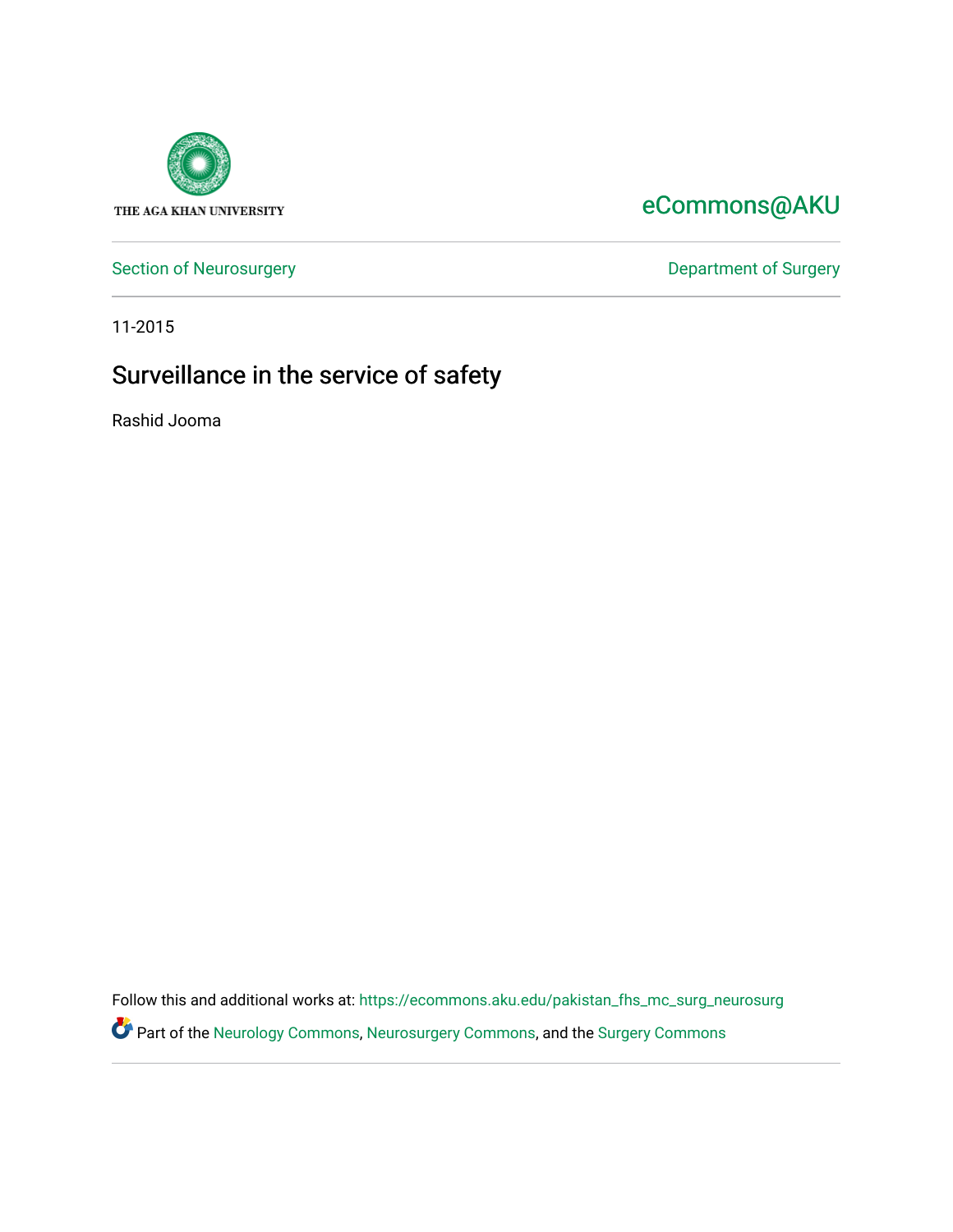

### **OPEN ACCESS**

Aga Khan University, Karachi, Pakistan

rashidjooma@gmail.com;rashid. jooma@aku.edu

10.5339/jlghs.2015.itma.65

Rashid Jooma, licensee Bloomsbury Qatar Foundation Journals. This is an open access article distributed under the terms of the Creative Commons Attribution license CC BY 4.0, which permits unrestricted use, distribution and reproduction in any medium, provided the original work is properly cited.



Special issue: Proceedings of the 24th World International Traffic Medicine Association Congress, Qatar 2015

### **Abstract**

# **Surveillance in the service of safety**

### Rashid Jooma

The World Report on Road Traffic Injury Prevention of 2004 recommended that the newly motorizing countries establish road injury surveillance to define the burden, identify highrisk groups, plan intervention and monitor their impact. Despite its stated importance in the literature, very few examples of sustained surveillance systems are reported from low income countries. This presentation shares the results of an urban RTI surveillance program that has been running for the past 8 years since 2007 in the emergency departments of five major hospitals in Karachi, Pakistan.

We describe the process of establishing the road injury surveillance system incorporating a multi-institution research group including physicians and transportation engineers. Data was collected from 5 city-wide hospitals with details of the injury, severity scoring and information of the circumstances of the crash. Site visits supplemented this data and the results were disseminated to municipal authorities along with low cost engineering solutions to rectify hazards in the road network.

In the 8 years between 2007 and 2014, 262,269 road injury victims were registered by the surveillance system. Though 76% of the injuries were categorized as "minor", 20% led to hospital admission and in 3% deaths occurred. The information on location of crashes and site visits led to an extensive catalogue of road network hazards and their rectification led to demonstrated reductions in crash frequency. Data was also used for safety advocacy in groups found to be vulnerable in the surveillance, such as motorcyclists, road sweepers and school going pedestrians.

We demonstrate that a functional RTI surveillance program can be established and effectively managed in a developing country. The data collected and analyzed from the victim's perspective can be a potent tool for effecting safety education and hazard rectification.

### Reference

Razzak J.A., Shamim M.S., Mehmood A., Hussain S.A., Ali M.S. & Jooma R. (2012). A successful model of Road Traffic Injury surveillance in a developing country: process and lessons learnt. BMC Public Health, 12: 357

**Cite this article as: Rashid Jooma. Surveillance in the service of safety, Journal of Local and Global Health Science 2015:65 http://dx.doi.org/10.5339/jlghs.2015.itma.65**